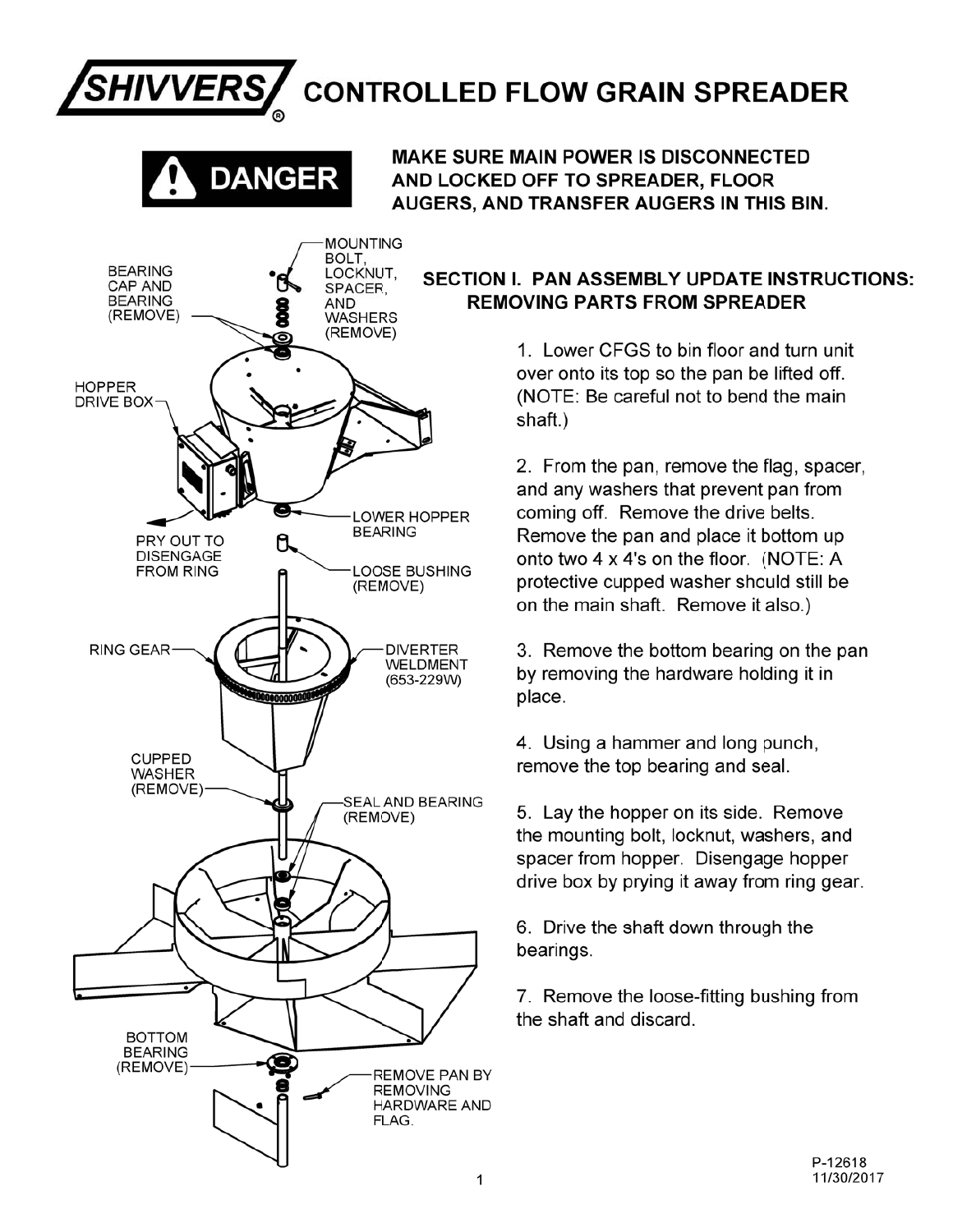### **SECTION II. PAN ASSEMBLY UPDATE INSTRUCTIONS: REASSEMBLY WITH NEW PARTS.**

1. Inspect the shaft and make sure the new bearings will slide up to the shoulder. NOTE: If the diverter shaft is worn, replace the diverter weldment (653-229W).

2. Drill a 9/32" hole down 1/4" from the top of the tube, to allow access to the setscrews in the new bearing.

3. Press the new self locking collar bearing (D-3735) into the bore until it bottoms out. (NOTE: Avoid pressing or driving against the inner race of the bearing. Apply force to the outer ring only during installation.)

4. The seal is being replaced by a cap (653-264A). Slide it onto the shaft, as shown, up past the shoulder (for installation only).

5. Place the new Flange/Bearing assembly into the former bearing bore, and orient the holes so they line up. If there are no holes in spreader pan, clamp the bearing in place, centering the mounting holes between fins. Drill four 11/32" holes into the spreader pan, using the Flange/Bearing assembly as a template.

6. Insert the 5/16" bolts through the holes and fasten securely with the locknuts provided.

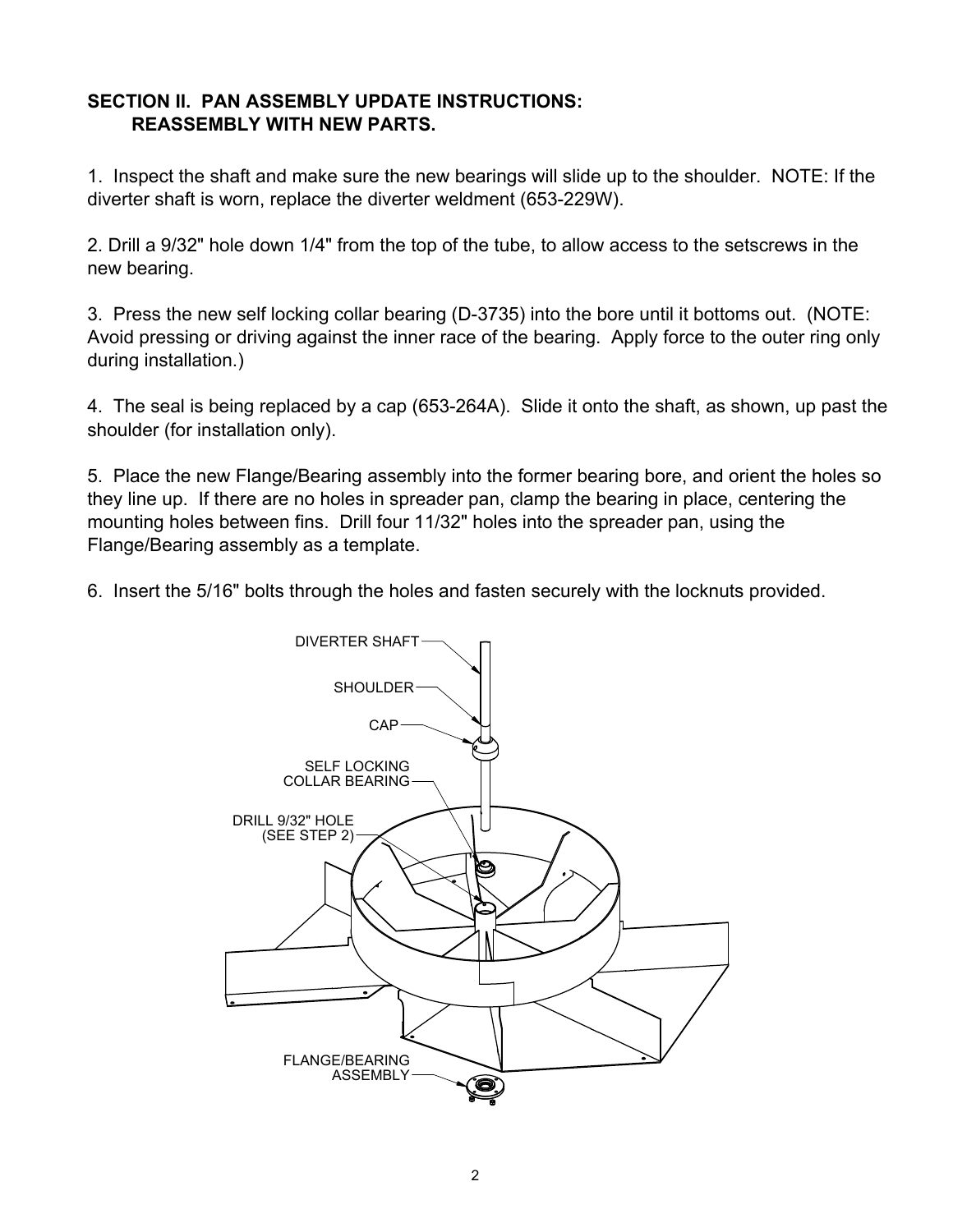## **SECTION III. UPGRADE THE HOPPER BEARINGS**

1. Inspect the shaft and sand off any remaining Loctite, weld splatter, and paint above the spokes of the diverter hopper. One of the new bushings should slide on the shaft and rest against at least one of the spokes.



2. Press a new bearing into each end of the tube in the upper hopper until they bottom out.

3. Slide the bushing onto the shaft and slide the shaft into the bearing of the upper hopper until the inner race of the bottom bearing contacts the bushing.

4. Slide on the new top cap (with open side down) until it contacts the inner race of the top bearing.

> 5. Slide the other bushing onto the shaft and install the bolt and locknut. There should not be more than 1/16" of play in the end. If there is, you should add in the washers included in sack. The bearings in the upper hopper have now been upgraded and the diverter hopper reinstalled.